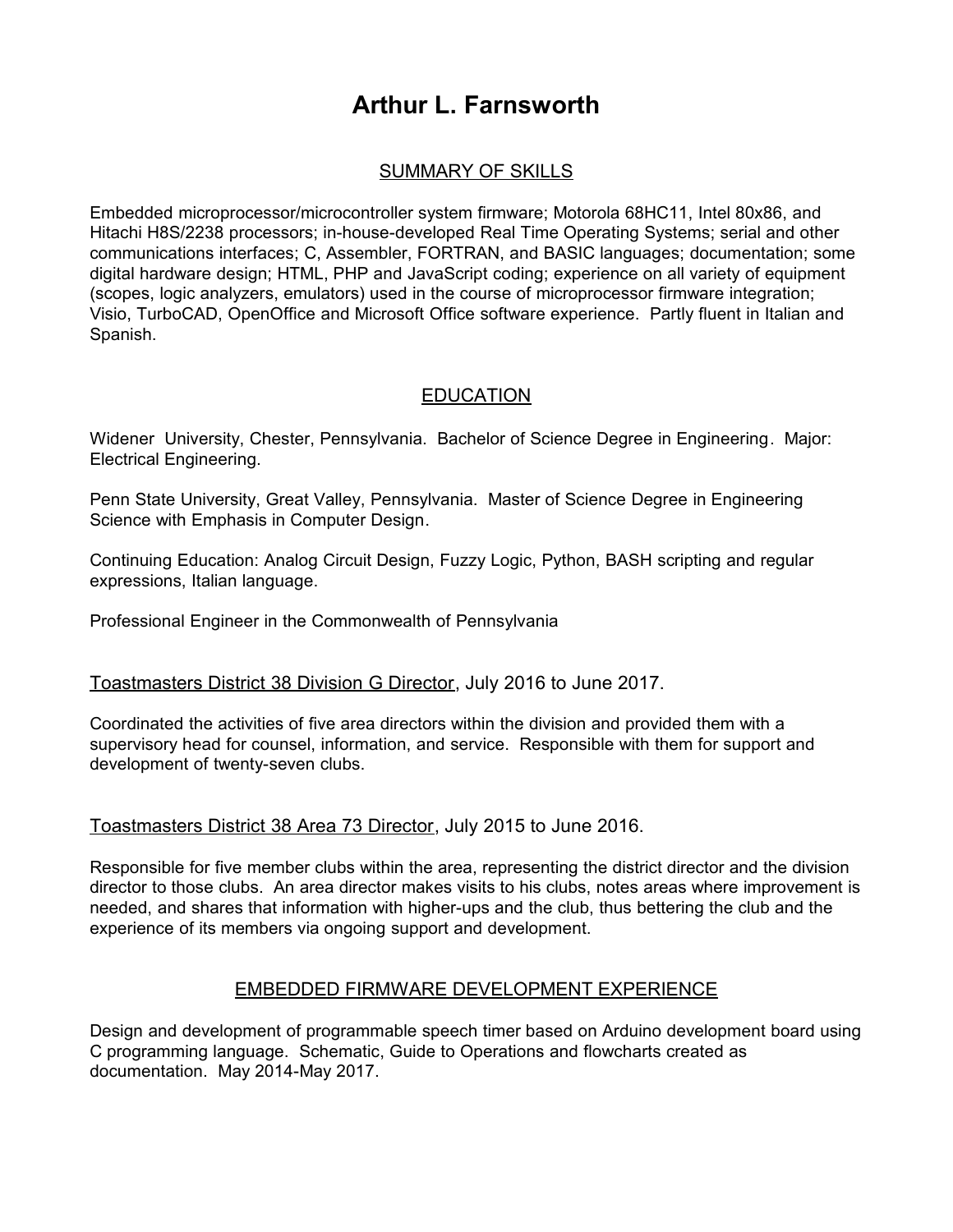#### Independent Contractor through Farnsworth Engineering Services, February 1999 to present.

Optium Corporation: C and assembly language code design/development/test/integration for optical transponder project based on Hitachi H8S/2238 microprocessor. Specific processing coded: FLASH memory interface, interrupt-driven asynchronous communications, table-driven command parser. October 2001 to January 2002.

GAI-Tronics Corporation: Designed Motorola 68HC711E9/D3 assembly language firmware for two processor modules that are part of an industrial public address system alarm management device. Real-time operating system enhancements since previous projects. RS-485 communications interface with system controller. Design documentation provided. August 2000 to February 2001.

Uniphase Telecommunications Products: Developed synchronous serial interface firmware and protocol for communication between dual-processor (Motorola 68HC711E9 and 68HC11K4) fiber amplifier rack-mount product. Performed I.C.E. testing, integrated with rack controller, and wrote interface document.

Independent Contractor, February 1997 to June 1998.

Uniphase Telecommunications Products: Perform firmware and hardware upgrades necessary to add proprietary communications protocol used with new RS-485 interface.

ATx Telecom Systems: When the Optical Communications Division of AEL was sold to ATx Telecom Systems, I directly contracted with them to continue work on the optical transmitter. Responsible for redesign of microcontroller (Motorola MC68HC11-based) and display cards, developing schematics (OrCAD), and overhauling firmware (assembly language). Additions to system included LCD, three new communications interfaces, enhanced LASER interface.

Staff Consultant, AEL Industries, Inc., Montgomeryville, Pa. May 1985 to February 1997.

Optical Transmitter: Inherited firmware duties for an optical transmitter for CATV applications that is controlled by an embedded 68HC11 controller. Responsible for overhauling assembly-language code to make user interface improvements and fix feedback loop algorithm. Also lead effort to update processor card design to add new RS-485 communications option.

MANPADS-Q Receiver: Assisted in system design and handled entire software effort. System is a low-cost ruggedized commercial-design receiver to provide aircraft detection data to ground personnel. System software, written in 80x86 assembly language and C, performs signal sampling via A/D converter and signal processing to extract emitters from raw data, and displays threats on a polar display on a laptop computer. Signal collection software is real time, with much processing handled on an interrupt basis.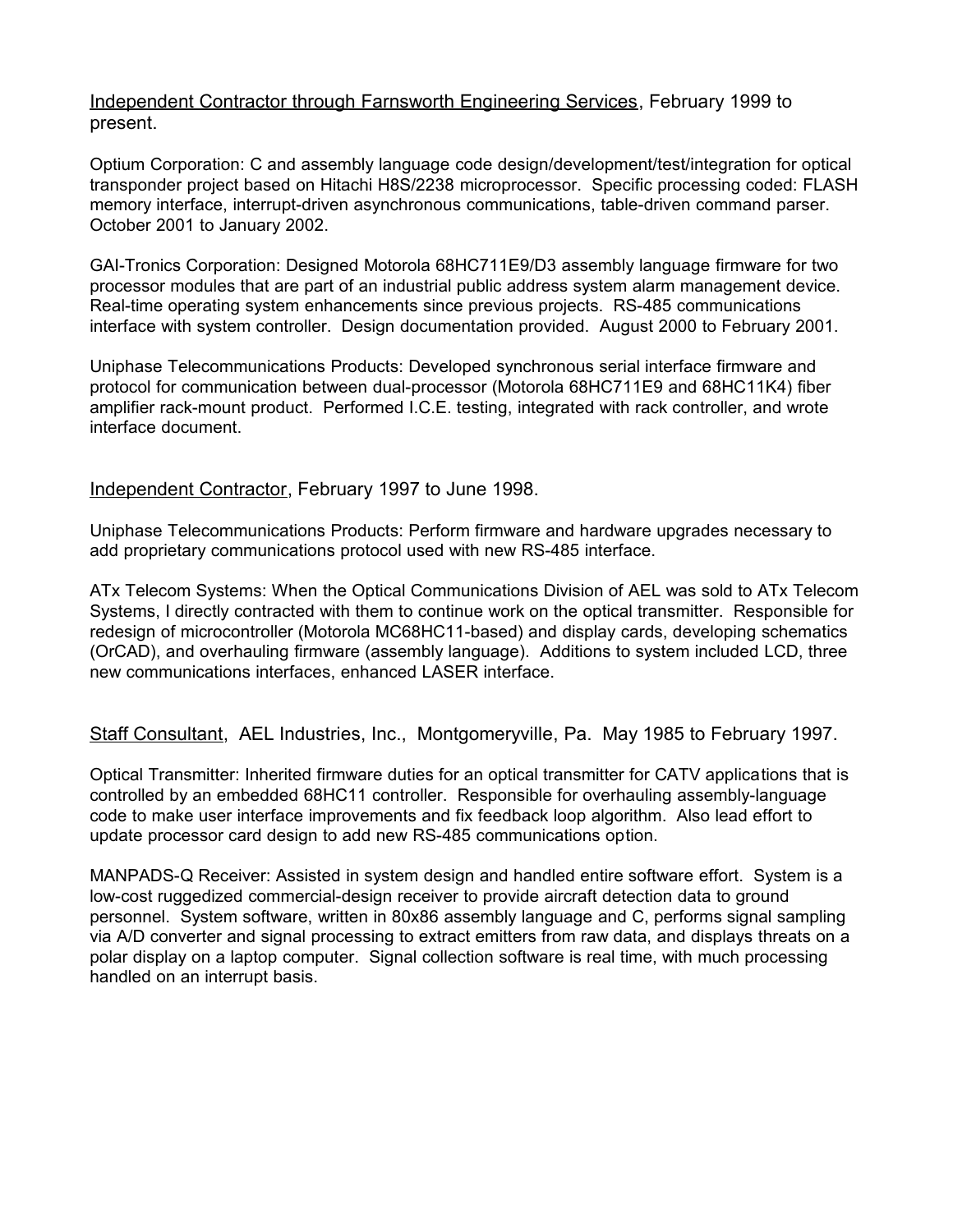Piranha II Receiver: Designed and developed software and firmware for a communications receiver and jammer using an 80186 embedded processor. System is controlled by a laptop PC communicating with the embedded processor over an RS-232 link. Laptop software written in Microsoft Quick-BASIC and 8088 assembly language. Embedded controller firmware written in Intel C and 80186 assembly language. Firmware performs real-time signal processing, antenna/receiver control, and presents signal data to the operator via uploads to the laptop. Processor connected to other equipment via parallel drivers (8255).

Ground Jammer Training Set: Designed and developed FORTRAN software to perform fault isolation on a RADAR training system based on the DEC PDP-11/23+ minicomputer. Upgraded the 8080-based embedded device controllers to a newer 80186-based design. This effort involved FORTRAN and assembly language firmware design, coding, and integration. Intel's I<sup>2</sup>ICE emulation system and iPAT performance analyzer used for integration. Acted as system site support engineer by assisting in solving problems after delivery. Heavy involvement with military documentation and specifications.

Time Multiplexed Digital Receiver: Responsible for entire software effort for a receiver that tracks frequency-hopping communications systems. System controller is 80486-based PC. All signal processing and control software written in assembly language and C. Also wrote host controller software (C and assembly for 80386-based PC) that handles all operator interfacing, which includes a polar signal display, operator entry of system parameters, mode control, etc.

## OTHER ENGINEERING WORK EXPERIENCE

### Independent Contractor through Farnsworth Engineering Services, February 1999 to present.

Fairton F.C.I.: Co-authored two vendor request bids for water treatment plant and pump house projects. Responsible for operation of and improvements to power house tool room, including daily check in/out activities and tool maintenance. Improvements: designed and implemented improved tool storage and identification methods including custom shelving and shadow boarding. Instrumental in shop-wide inventory updates. Trained in proper operation of boiler room, which includes three hot water boilers and circulation pumps for hot water; and chillers, circulation pumps and a cooling tower for cold water-based air cooling. Assisted in pump maintenance, boiler interior patching, water treatment plant maintenance. Assisted in upkeep of diesel fueled backup electrical generators, including replacement of day fuel storage tanks. Assisted in upkeep of processorcontrolled water treatment system, chlorine analyzer and PH sensor. May 2007 to April 2009.

Cell Phone Express/Point Pleasant Sales: Hired to provide customer database for cellular phone retail store, and stayed on to assist in retail sales and service, customer support, and marketing. Business switched in 2005 from retail store to Internet, and responsibilities changed to designing HTML code for business Web site and eBay advertisements. Summer 2004 to Spring 2006.

Gimpel Software: Acted as engineering technical support person for the popular pc-lint program, reviewing customer feedback and deriving the code changes needed to implement fixes. pc-lint is a very large C-language program. June, July 2003.